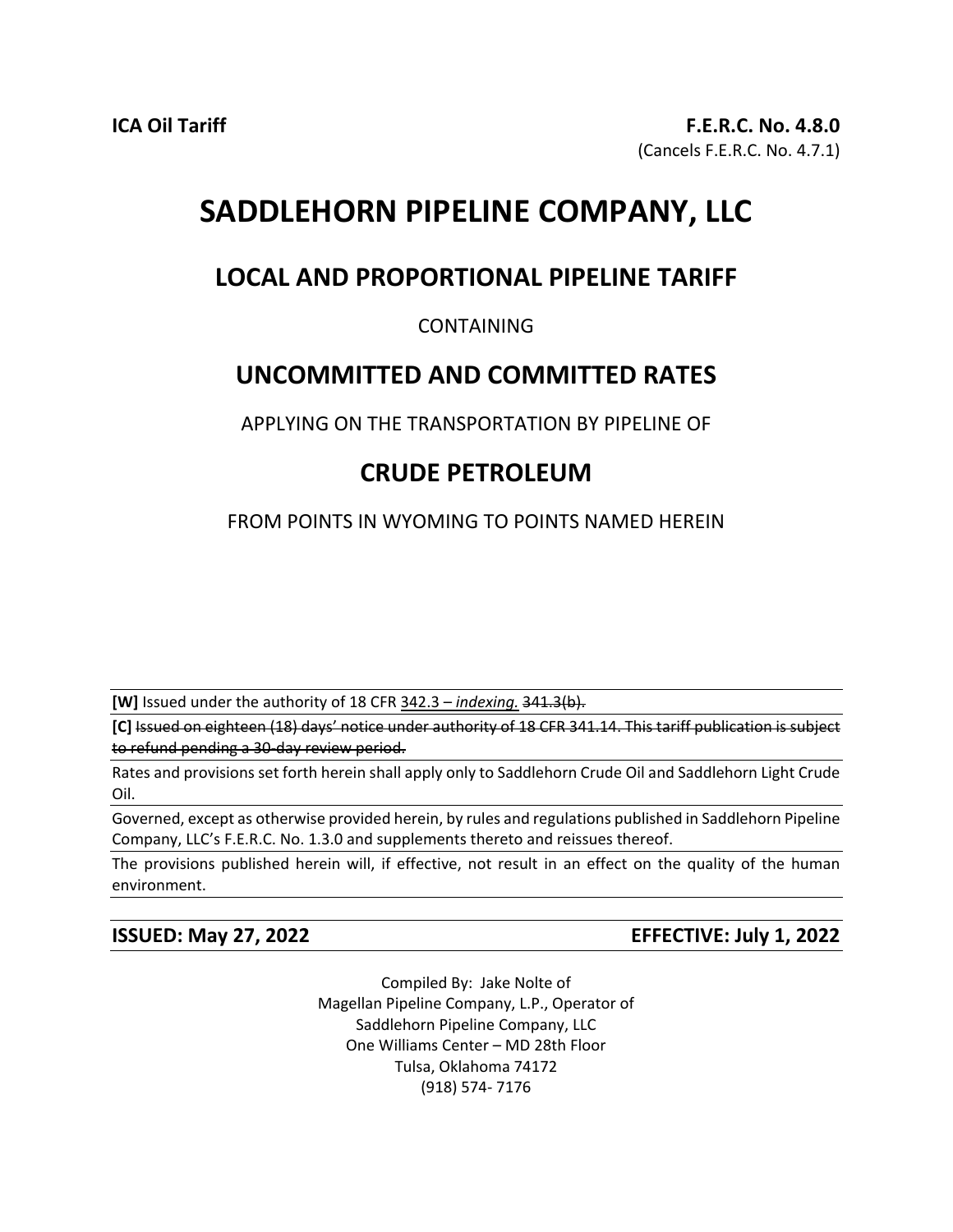### **Table of Rates**

#### All rates are for pipeline transportation only. **[I]** Increase. All rates on this page are increased, unless otherwise noted. *Rate in Cents per barrel of 42 U.S. Gallons*

| <b>ITEM</b><br>NO. | <b>FROM</b><br>(Origin)                                               | <b>TO</b><br>(Destination) | Local/<br>Uncommitted<br>Rate | <b>Committed</b><br>Rate<br>[Note 1] |
|--------------------|-----------------------------------------------------------------------|----------------------------|-------------------------------|--------------------------------------|
| 100                | Laramie County Central<br><b>Delivery Point</b><br>Laramie County, WY | Cheyenne Junction, WY      | 178.69                        | $[U]$ 125.00                         |
| 110                | Laramie County Central<br>Delivery Point,<br>Laramie County, WY       | Carr, CO                   | 238.25                        | $[U]$ 175.00                         |
| 120                | Laramie County Central<br>Delivery Point,<br>Laramie County, WY       | Cushing, OK                | 714.72                        | $[U]$ 575.00                         |
| 130                | Cheyenne Junction,<br>Laramie County, WY                              | Cushing, OK                | 595.59                        | $[U]$ 475.00<br>[Note 2]             |

**[Note 1]** The "Committed Rates" set forth in the Table of Rates shall be available to shippers that entered into a Connection, Dedication and Transportation Agreement with Carrier during the open season that commenced in September 2016 ("Committed Shippers").

**[Note 2]** Committed Shippers that ship more than 5,000 barrels per day on an annual basis from any Origin to Cushing, Oklahoma shall be entitled to receive this Committed Rate for all barrels they ship from Cheyenne Junction, Wyoming to Cushing, Oklahoma.

#### EXCEPTIONS TO RULES AND REGULATIONS

Exception to Saddlehorn Pipeline Company, LLC's, F.E.R.C. No. 1.3.0, supplements thereto and reissues thereof, Item 60: Measurement and Tender Deductions, paragraphs 4 and 5 are deleted in their entirety and replaced with the following:

A deduction of two-tenths (2/10) of one percent by volume will be assessed on each shipment received by Carrier for delivery to Cheyenne Junction, WY and Carr, CO, as referenced under this tariff in Item Nos. 100 and 110.

A deduction of three-tenths (3/10) of one percent by volume will be assessed on each shipment received by Carrier for delivery to Cushing, OK, as referenced under this tariff in Item Nos. 120 and 130.

**Exception** to Saddlehorn Pipeline Company, LLC's, F.E.R.C. No. 1.3.0, supplements thereto and reissues thereof, Item 150: Pipeline Proration Procedures is deleted in its entirety and replaced with the following:

When there shall be tendered to Carrier, for transportation, more Crude Petroleum than can be immediately transported, the transportation furnished by Carrier shall be apportioned among Shippers by segment as provided in Carrier's Pipeline Proration Procedures that include, Carrier's Pipeline Proration Procedure dated March 10, 2017 for the segment from Laramie County Central Delivery Point, WY to Cheyenne Junction, WY; Carrier's Pipeline Proration Procedure dated March 10, 2017 for the segment from